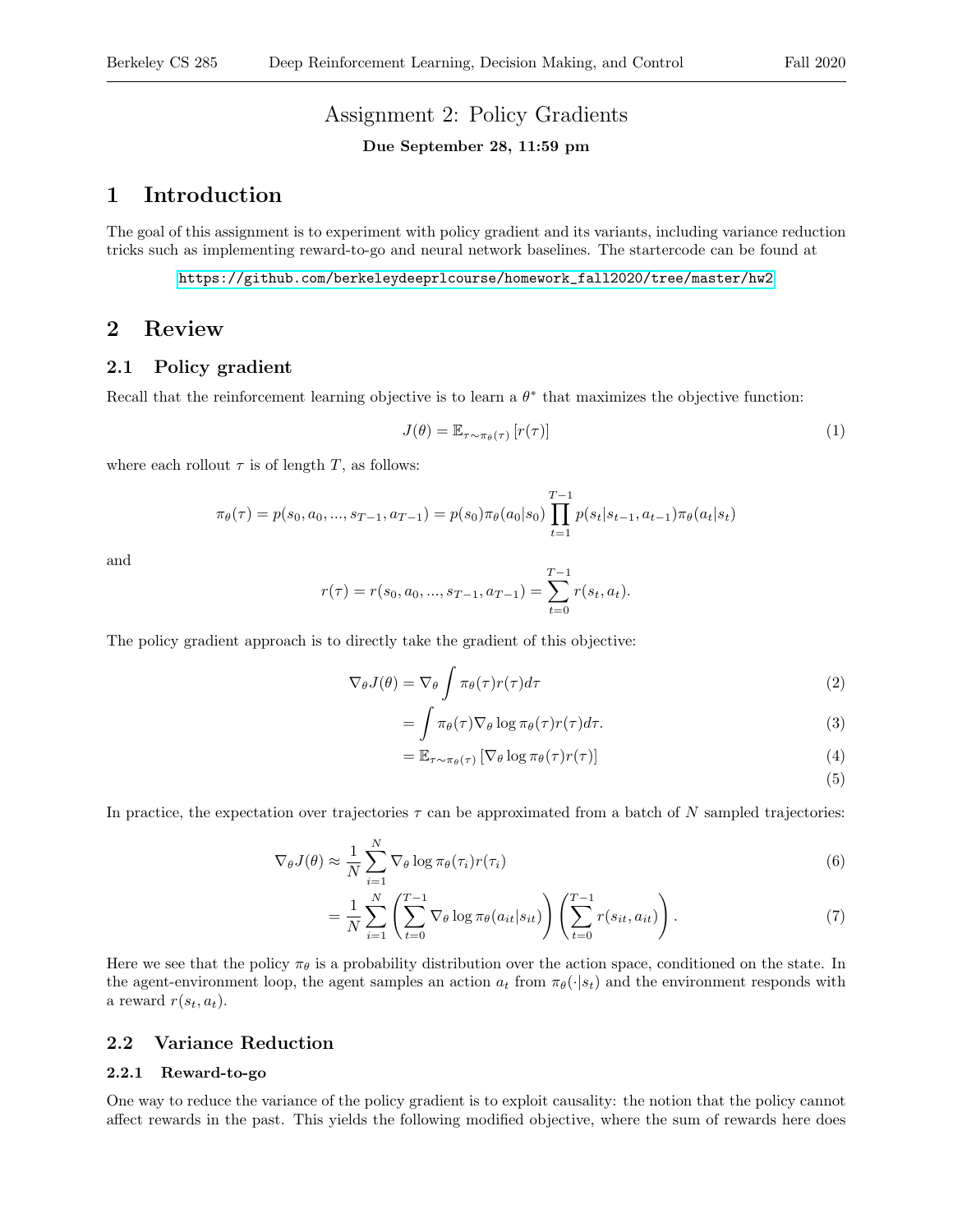not include the rewards achieved prior to the time step at which the policy is being queried. This sum of rewards is a sample estimate of the Q function, and is referred to as the "reward-to-go."

$$
\nabla_{\theta} J(\theta) \approx \frac{1}{N} \sum_{i=1}^{N} \sum_{t=0}^{T-1} \nabla_{\theta} \log \pi_{\theta}(a_{it}|s_{it}) \left( \sum_{t'=t}^{T-1} r(s_{it'}, a_{it'}) \right). \tag{8}
$$

#### 2.2.2 Discounting

Multiplying a discount factor  $\gamma$  to the rewards can be interpreted as encouraging the agent to focus more on the rewards that are closer in time, and less on the rewards that are further in the future. This can also be thought of as a means for reducing variance (because there is more variance possible when considering futures that are further into the future). We saw in lecture that the discount factor can be incorporated in two ways, as shown below.

The first way applies the discount on the rewards from full trajectory:

$$
\nabla_{\theta} J(\theta) \approx \frac{1}{N} \sum_{i=1}^{N} \left( \sum_{t=0}^{T-1} \nabla_{\theta} \log \pi_{\theta}(a_{it}|s_{it}) \right) \left( \sum_{t'=0}^{T-1} \gamma^{t'-1} r(s_{it'}, a_{it'}) \right)
$$
(9)

and the second way applies the discount on the "reward-to-go:"

$$
\nabla_{\theta} J(\theta) \approx \frac{1}{N} \sum_{i=1}^{N} \sum_{t=0}^{T-1} \nabla_{\theta} \log \pi_{\theta}(a_{it}|s_{it}) \left( \sum_{t'=t}^{T-1} \gamma^{t'-t} r(s_{it'}, a_{it'}) \right). \tag{10}
$$

#### 2.2.3 Baseline

.

Another variance reduction method is to subtract a baseline (that is a constant with respect to  $\tau$ ) from the sum of rewards:

<span id="page-1-1"></span><span id="page-1-0"></span>
$$
\nabla_{\theta} J(\theta) = \nabla_{\theta} \mathbb{E}_{\tau \sim \pi_{\theta}(\tau)} \left[ r(\tau) - b \right]. \tag{11}
$$

This leaves the policy gradient unbiased because

$$
\nabla_{\theta} \mathbb{E}_{\tau \sim \pi_{\theta}(\tau)} [b] = \mathbb{E}_{\tau \sim \pi_{\theta}(\tau)} [\nabla_{\theta} \log \pi_{\theta}(\tau) \cdot b] = 0.
$$

In this assignment, we will implement a value function  $V^{\pi}_{\phi}$  which acts as a *state-dependent* baseline. This value function will be trained to approximate the sum of future rewards starting from a particular state:

$$
V_{\phi}^{\pi}(s_t) \approx \sum_{t'=t}^{T-1} \mathbb{E}_{\pi_{\theta}} \left[ r(s_{t'}, a_{t'}) | s_t \right],
$$
\n(12)

so the approximate policy gradient now looks like this:

$$
\nabla_{\theta} J(\theta) \approx \frac{1}{N} \sum_{i=1}^{N} \sum_{t=0}^{T-1} \nabla_{\theta} \log \pi_{\theta}(a_{it}|s_{it}) \left( \left( \sum_{t'=t}^{T-1} \gamma^{t'-t} r(s_{it'}, a_{it'}) \right) - V_{\phi}^{\pi}(s_{it}) \right). \tag{13}
$$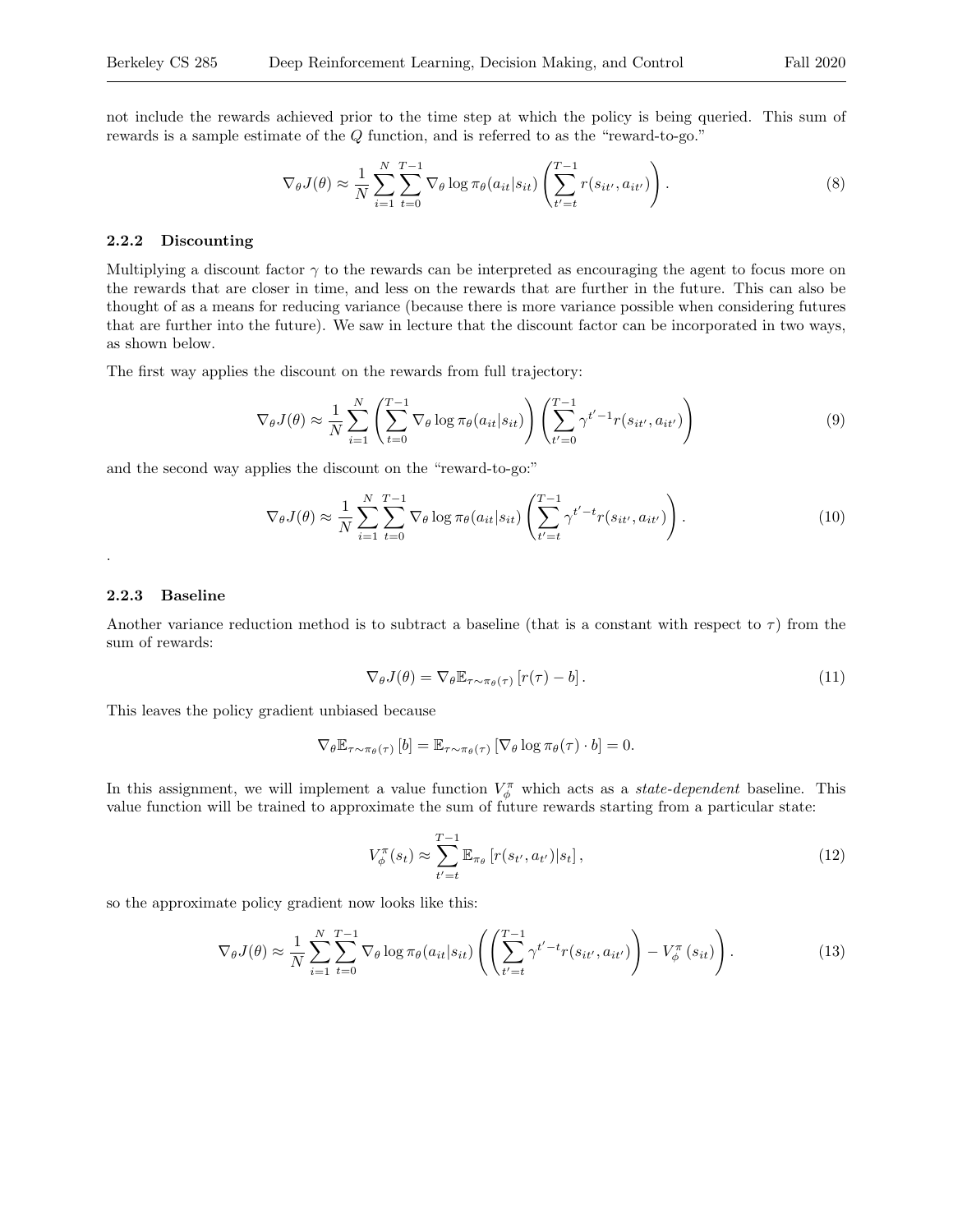# 3 Overview of Implementation

### 3.1 Files

To implement policy gradients, we will be building up the code that we started in homework 1. All files needed to run your code are in the hw2 folder, but there will be some blanks you will fill with your solutions from homework 1. These locations are marked with  $#$  TODO: get this from hw1 and are found in the following files:

- infrastructure/rl\_trainer.py
- infrastructure/utils.py
- policies/MLP policy.py

After bringing in the required components from the previous homework, you can begin work on the new policy gradient code. These placeholders are marked with TODO, located in the following files:

- agents/pg agent.py
- policies/MLP policy.py

The script to run the experiments is found in scripts/run hw2.py (for the local option) or scripts/run hw2.ipynb (for the Colab option).

### 3.2 Overview

As in the previous homework, the main training loop is implemented in infrastructure/rl\_trainer.py.

The policy gradient algorithm uses the following 3 steps:

- 1. Sample trajectories by generating rollouts under your current policy.
- 2. Estimate returns and compute advantages. This is executed in the train function of pg agent.py
- 3. Train/Update parameters. The computational graph for the policy and the baseline, as well as the update functions, are implemented in policies/MLP policy.py.

# <span id="page-2-0"></span>4 Implementing Policy Gradients

You will be implementing two different return estimators within  $pg\text{-}agent.py$ . The first ("Case 1" within calculate q vals) uses the discounted cumulative return of the full trajectory and corresponds to the "vanilla" form of the policy gradient (Equation [9\)](#page-1-0):

$$
r(\tau_i) = \sum_{t'=0}^{T-1} \gamma^{t'} r(s_{it'}, a_{it'}).
$$
\n(14)

The second ("Case 2") uses the "reward-to-go" formulation from Equation [10:](#page-1-1)

$$
r(\tau_i) = \sum_{t'=t}^{T-1} \gamma^{t'-t} r(s_{it'}, a_{it'}).
$$
\n(15)

Note that these differ only by the starting point of the summation.

Implement these return estimators as well as the remaining sections marked TODO in the code. For the smallscale experiments, you may skip those sections that are run only if nn baseline is True; we will return to baselines in Section [6.](#page-4-0) (These sections are in MLPPolicyPG:update and PGAgent:estimate advantage.)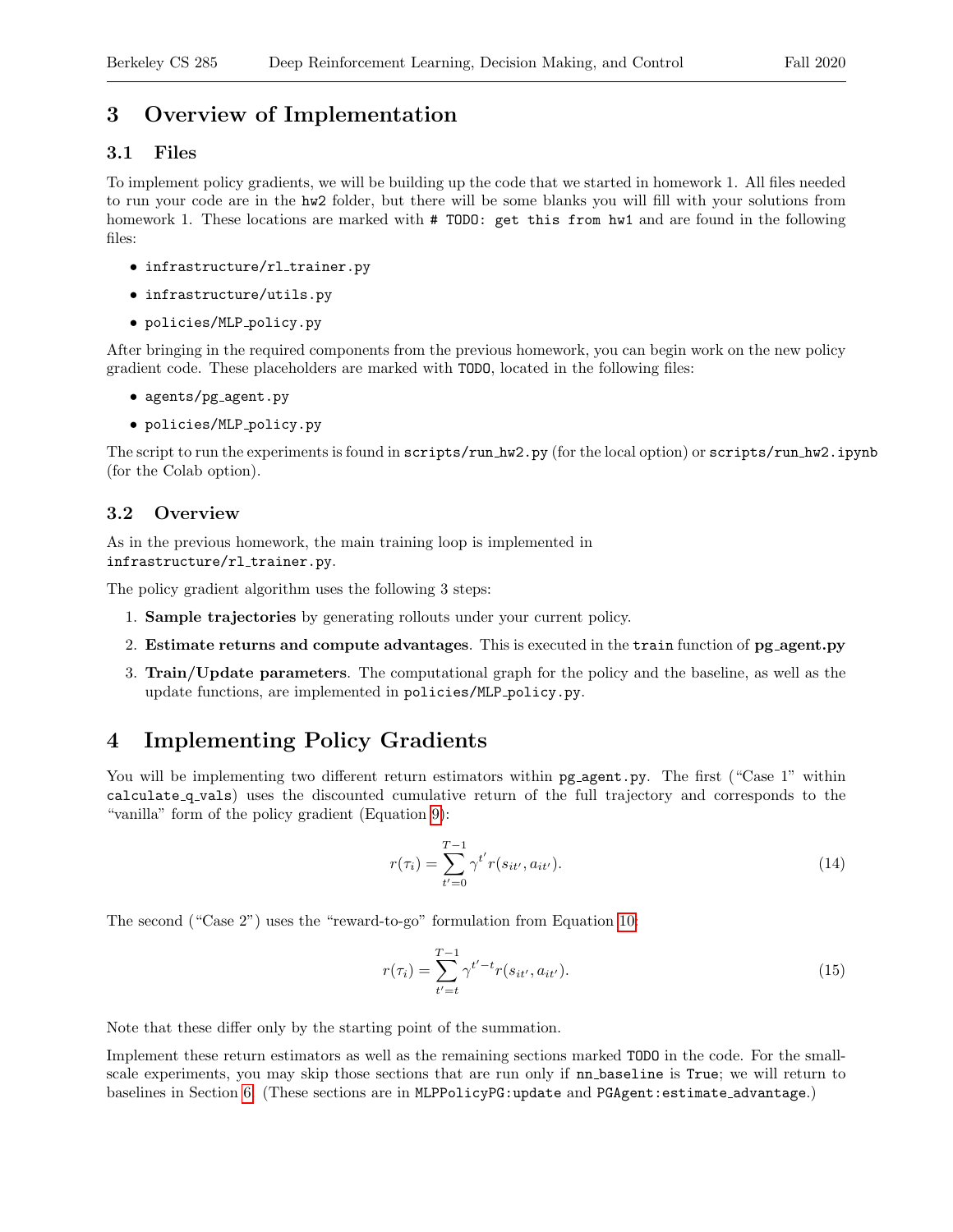## 5 Small-Scale Experiments

After you have implemented all non-baseline code from Section [4,](#page-2-0) you will run two small-scale experiments to get a feel for how different settings impact the performance of policy gradient methods.

Experiment 1 (CartPole). Run multiple experiments with the PG algorithm on the discrete CartPole-v0 environment, using the following commands:

```
python cs285/scripts/run_hw2.py --env_name CartPole-v0 -n 100 -b 1000 \
   -dsa --exp_name q1_sb_no_rtg_dsa
python cs285/scripts/run_hw2.py --env_name CartPole-v0 -n 100 -b 1000 \
   -rtg -dsa --exp_name q1_sb_rtg_dsa
python cs285/scripts/run_hw2.py --env_name CartPole-v0 -n 100 -b 1000 \
   -rtg --exp_name q1_sb_rtg_na
python cs285/scripts/run_hw2.py --env_name CartPole-v0 -n 100 -b 5000 \
   -dsa --exp_name q1_lb_no_rtg_dsa
python cs285/scripts/run_hw2.py --env_name CartPole-v0 -n 100 -b 5000 \
   -rtg -dsa --exp_name q1_lb_rtg_dsa
python cs285/scripts/run_hw2.py --env_name CartPole-v0 -n 100 -b 5000 \
   -rtg --exp_name q1_lb_rtg_na
```
What's happening here:

- $-n$ : Number of iterations.
- -b : Batch size (number of state-action pairs sampled while acting according to the current policy at each iteration).
- -dsa : Flag: if present, sets standardize\_advantages to False. Otherwise, by default, standardizes advantages to have a mean of zero and standard deviation of one.
- -rtg : Flag: if present, sets reward\_to\_go=True. Otherwise, reward\_to\_go=False by default.
- --exp\_name : Name for experiment, which goes into the name for the data logging directory.

Various other command line arguments will allow you to set batch size, learning rate, network architecture, and more. You can change these as well, but keep them fixed between the 6 experiments mentioned above.

#### Deliverables for report:

- Create two graphs:
	- In the first graph, compare the learning curves (average return at each iteration) for the experiments prefixed with q1\_sb\_. (The small batch experiments.)
	- In the second graph, compare the learning curves for the experiments prefixed with q1\_lb\_. (The large batch experiments.)
- Answer the following questions briefly:
	- Which value estimator has better performance without advantage-standardization: the trajectorycentric one, or the one using reward-to-go?
	- Did advantage standardization help?
	- Did the batch size make an impact?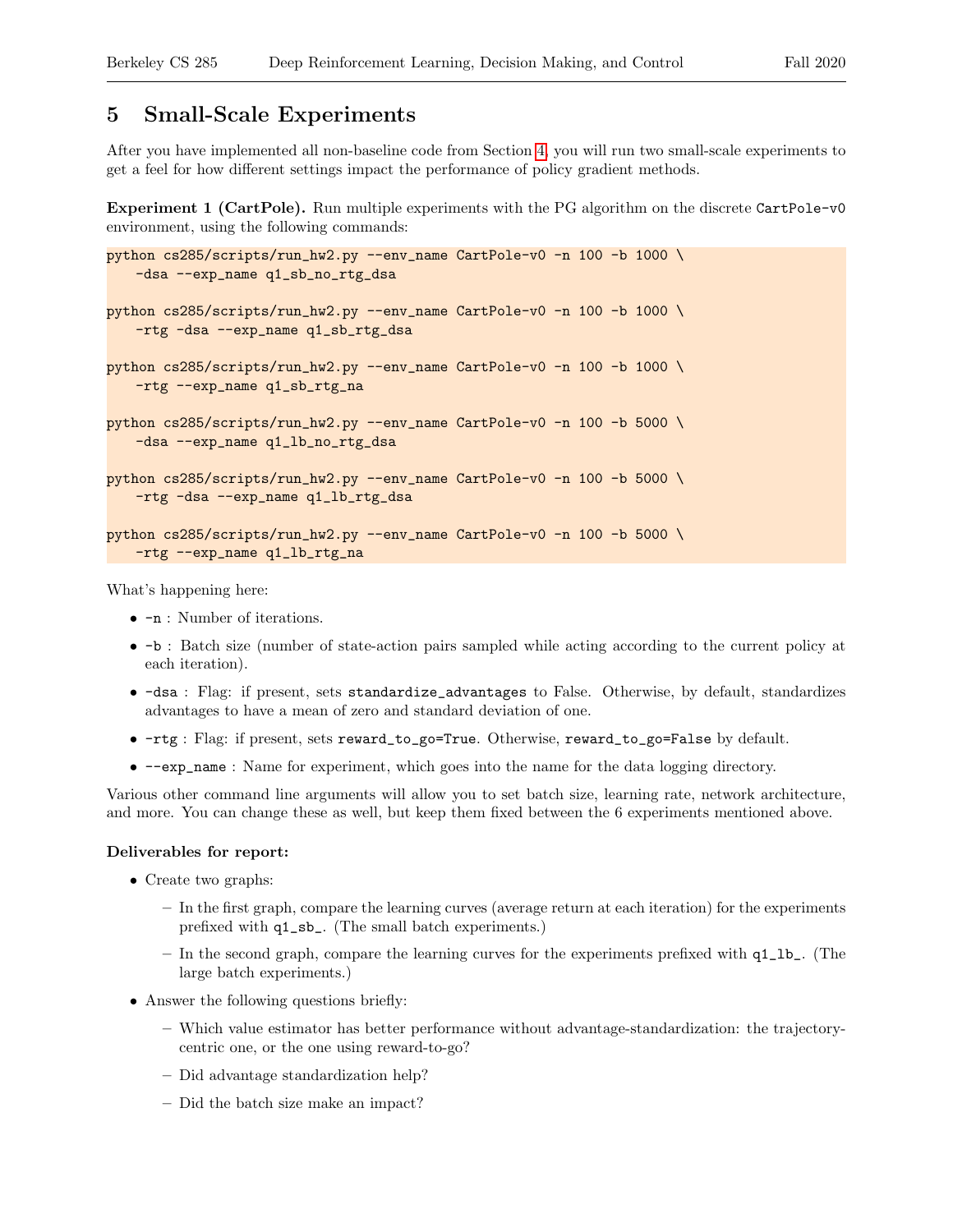• Provide the exact command line configurations (or #@params settings in Colab) you used to run your experiments, including any parameters changed from their defaults.

#### What to Expect:

• The best configuration of CartPole in both the large and small batch cases should converge to a maximum score of 200.

Experiment 2 (InvertedPendulum). Run experiments on the InvertedPendulum-v2 continuous control environment as follows:

```
python cs285/scripts/run_hw2.py --env_name InvertedPendulum-v2 \
    --ep_{len} 1000 --discount 0.9 -n 100 -1 2 -s 64 -b <br/> -b \rightarrow -1 <r*> -rtg \
    --exp_name q2_b<b*>_r<r*>
```
where your task is to find the smallest batch size  $b*$  and largest learning rate  $r*$  that gets to optimum (maximum score of 1000) in less than 100 iterations. The policy performance may fluctuate around 1000; this is fine. The precision of  $\mathbf{b}^*$  and  $\mathbf{r}^*$  need only be one significant digit.

#### Deliverables:

- Given the b<sup>\*</sup> and  $r$ <sup>\*</sup> you found, provide a learning curve where the policy gets to optimum (maximum score of 1000) in less than 100 iterations. (This may be for a single random seed, or averaged over multiple.)
- Provide the exact command line configurations you used to run your experiments.

# <span id="page-4-0"></span>6 Implementing Neural Network Baselines

You will now implement a value function as a state-dependent neural network baseline. This will require filling in the remaining TODO sections skipped in Section [4.](#page-2-0) In particular:

- This neural network will be trained in the update method of MLPPolicyPG along with the policy gradient update.
- In pg agent.py:estimate advantage, the predictions of this network will be subtracted from the reward-to-go to yield an estimate of the advantage. This implements  $\left(\sum_{t'=t}^{T-1} \gamma^{t'-t} r(s_{it'}, a_{it'})\right) - V_{\phi}^{\pi}(s_{it}).$

# 7 More Complex Experiments

Note: The following tasks take quite a bit of time to train. Please start early! For all remaining experiments, use the reward-to-go estimator.

Experiment 3 (LunarLander). You will now use your policy gradient implementation to learn a controller for LunarLanderContinuous-v2. The purpose of this problem is to test and help you debug your baseline implementation from Section [6.](#page-4-0)

Run the following command:

```
python cs285/scripts/run_hw2.py \
   --env_name LunarLanderContinuous-v2 --ep_len 1000
   -discount 0.99 -n 100 -l 2 -s 64 -b 40000 -lr 0.005 \
   --reward_to_go --nn_baseline --exp_name q3_b40000_r0.005
```
#### Deliverables:

• Plot a learning curve for the above command. You should expect to achieve an average return of around 180 by the end of training.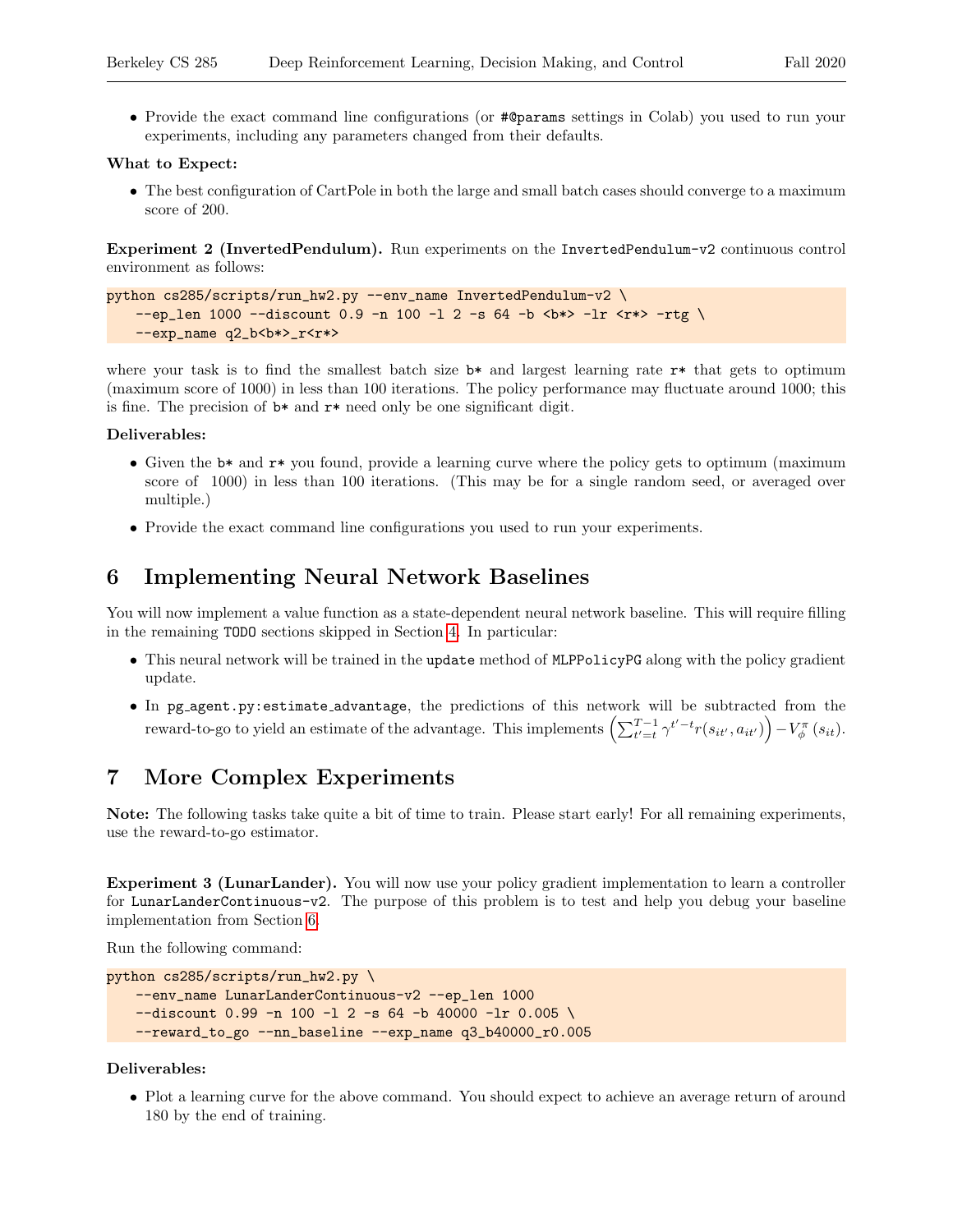Experiment 4 (HalfCheetah). You will be using your policy gradient implementation to learn a controller for the HalfCheetah-v2 benchmark environment with an episode length of 150. This is shorter than the default episode length (1000), which speeds up training significantly. Search over batch sizes  $\mathbf{b} \in [10000, 30000, 50000]$ and learning rates  $\mathbf{r} \in [0.005, 0.01, 0.02]$  to replace <br/>b> and <r> \, below.

```
python cs285/scripts/run_hw2.py --env_name HalfCheetah-v2 --ep_len 150 \
   -discount 0.95 -n 100 -l 2 -s 32 -b <br/> b -lr <r> -rtg --nn_baseline \
   --exp_name q4_search_b<b>_lr<r>>cr>_rtg_nnbaseline
```
#### Deliverables:

• Provide a single plot with the learning curves for the HalfCheetah experiments that you tried. Describe in words how the batch size and learning rate affected task performance.

Once you've found optimal values  $\mathbf{b}^*$  and  $\mathbf{r}^*$ , use them to run the following commands (replace the terms in angle brackets):

```
python cs285/scripts/run_hw2.py --env_name HalfCheetah-v2 --ep_len 150 \
    -discount 0.95 -n 100 -l 2 -s 32 -b <br/> <br/> <br/> -lr <r*> \
   --exp_name q4_b<b*>_r<r*>
python cs285/scripts/run_hw2.py --env_name HalfCheetah-v2 --ep_len 150 \
    -discount 0.95 -n 100 -l 2 -s 32 -b <br/> <br/> <br/> -lr <r*> -rtg \
   --exp_name q4_b<b*>_r<r*>_rtg
python cs285/scripts/run_hw2.py --env_name HalfCheetah-v2 --ep_len 150 \
    -discount 0.95 -n 100 -l 2 -s 32 -b <br/> <br/>b*> -lr <r*> --nn_baseline \
    --exp_name q4_b<b*>_r<r*>_nnbaseline
python cs285/scripts/run_hw2.py --env_name HalfCheetah-v2 --ep_len 150 \
    -discount 0.95 -n 100 -l 2 -s 32 -b <br/> <br/> <br/> -lr <r*> -rtg --nn_baseline \
   --exp_name q4_b<br />b*>_r<r*>_rtg_nnbaseline
```
Deliverables: Provide a single plot with the learning curves for these four runs. The run with both rewardto-go and the baseline should achieve an average score close to 200.

## 8 Bonus!

Choose any (or all) of the following:

- A serious bottleneck in the learning, for more complex environments, is the sample collection time. In infrastructure/rl trainer.py, we only collect trajectories in a single thread, but this process can be fully parallelized across threads to get a useful speedup. Implement the parallelization and report on the difference in training time.
- Implement GAE- $\lambda$  for advantage estimation.<sup>[1](#page-5-0)</sup> Run experiments in a MuJoCo gym environment to explore whether this speeds up training. (Walker2d-v2 may be good for this.)
- In PG, we collect a batch of data, estimate a single gradient, and then discard the data and move on. Can we potentially accelerate PG by taking multiple gradient descent steps with the same batch of data? Explore this option and report on your results. Set up a fair comparison between single-step PG and multi-step PG on at least one MuJoCo gym environment.

## 9 Submission

<span id="page-5-0"></span> $<sup>1</sup>$ <https://arxiv.org/abs/1506.02438></sup>